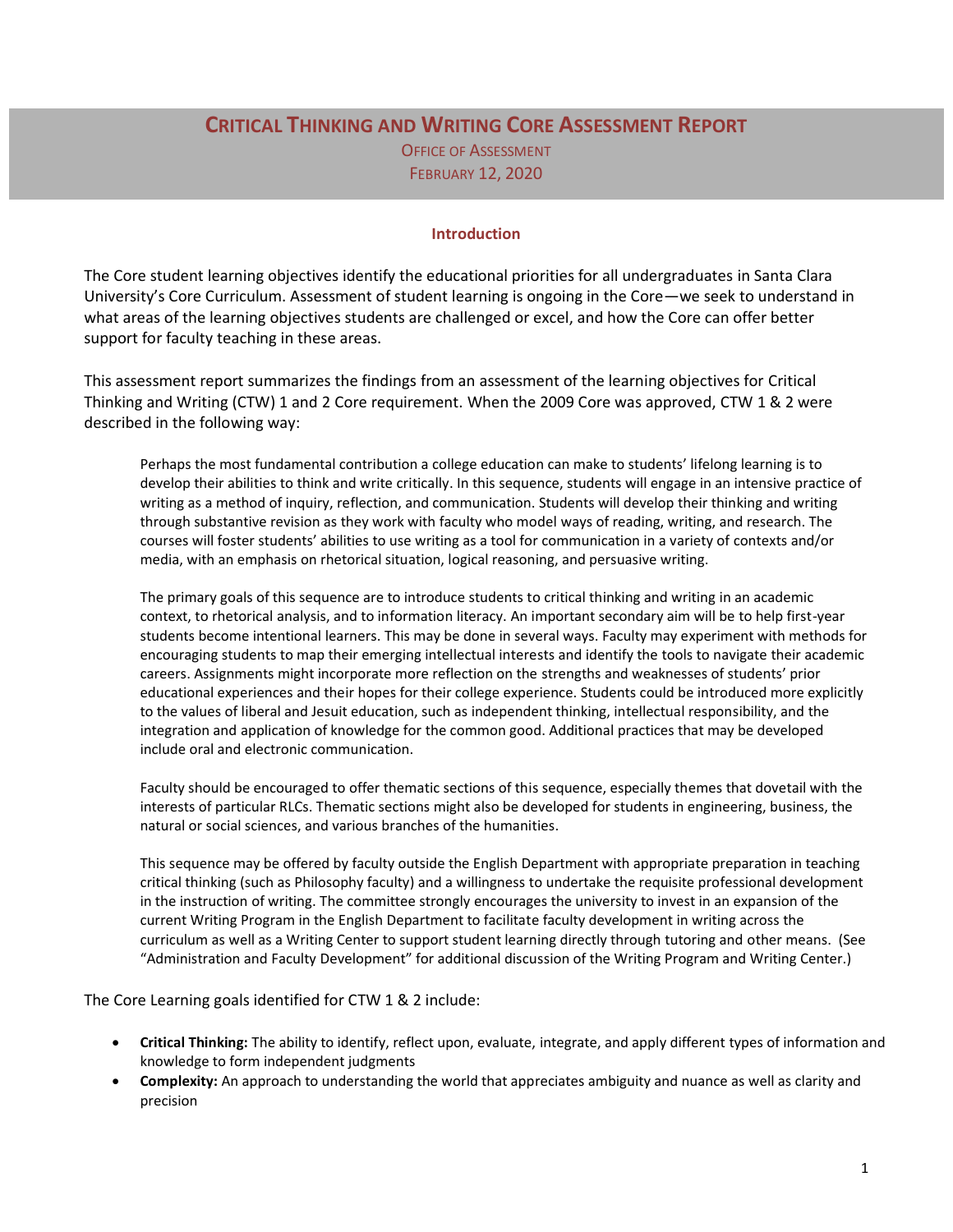• **Communication:** Interacting effectively with different audiences, especially through writing, speech, and a second language

#### **The Assessment Process**

In 2018-2019, the Office of Assessment asked faculty teaching CTW 1 and 2 classes in the core curriculum to participate in the assessment of the learning objectives for this sequence.

| CTW 1 Learning Objectives |  |
|---------------------------|--|
|---------------------------|--|

| 1.1<br>Read and analyze texts for audience, speaker/writer, purpose, message, and context                                        |
|----------------------------------------------------------------------------------------------------------------------------------|
|                                                                                                                                  |
| 1.2<br>Compose rhetorically effective texts tailored to specific audiences and modes of presentation                             |
| Compose texts that resist overly simplistic binary thinking by engaging various perspectives about<br>1.3<br>topics and/or texts |
| Use writing processes as tools for learning and discovery<br>1.4                                                                 |
|                                                                                                                                  |

#### CTW 2 Learning Objectives

| 2.1<br>Locate and select information that genuinely considers multiple, credible perspectives                                             |
|-------------------------------------------------------------------------------------------------------------------------------------------|
|                                                                                                                                           |
| 2.2<br>Demonstrate an engaged, ethical approach to the use of sources, including source citation                                          |
|                                                                                                                                           |
| Compose texts that effectively integrate sources for a clear purpose, audience, and occasion in<br>2.3<br>different modes of presentation |
|                                                                                                                                           |
| Use writing and information literacy as tools for learning and discovery<br>2.4                                                           |
|                                                                                                                                           |

The Office of Assessment identified a random sample of students enrolled in CTW 1 & 2 classes taught in twoquarter sequences throughout the year. Faculty teaching the courses were asked to identify the assignments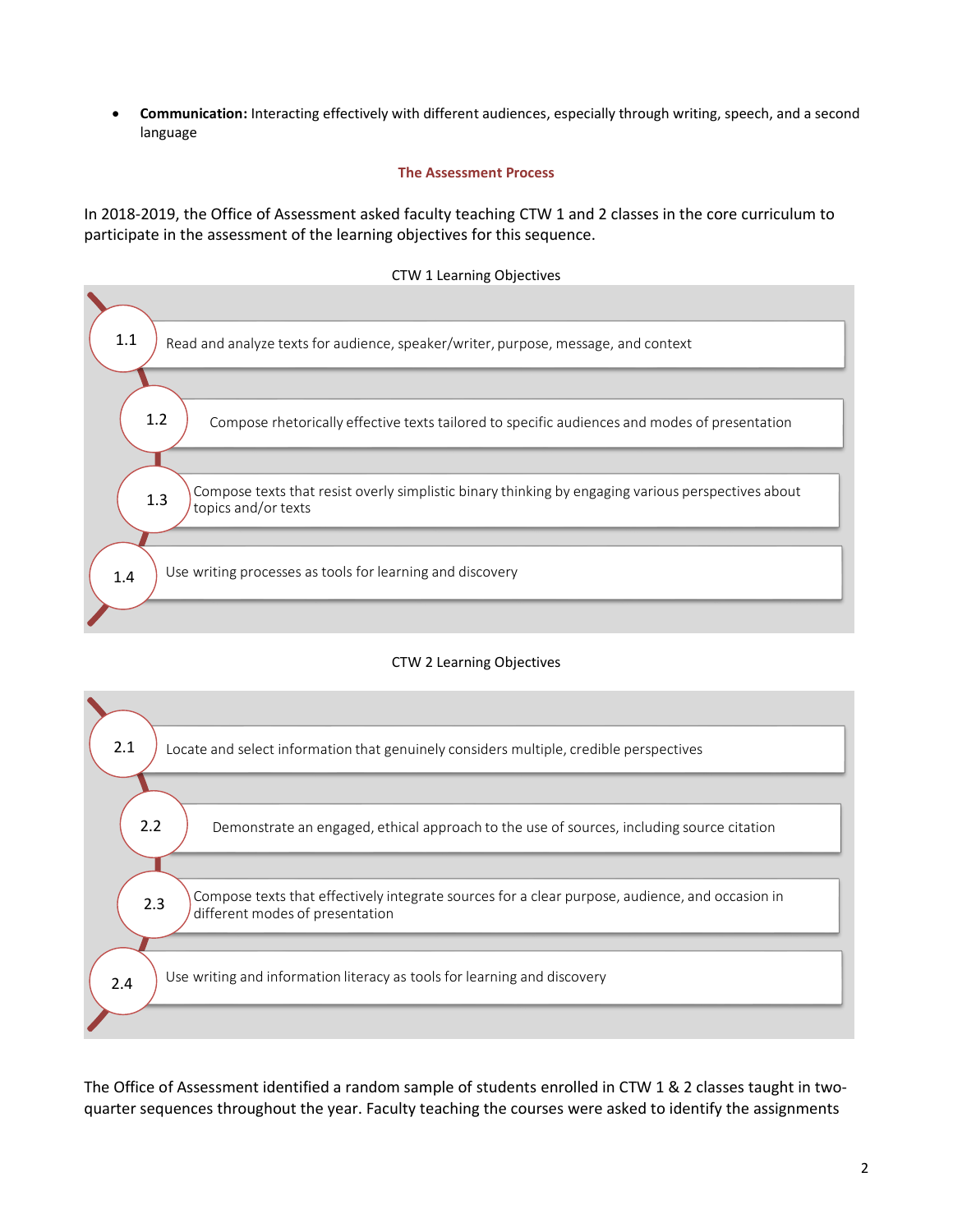providing the clearest evidence of student learning for each the learning objectives (a single assignment could be chosen for more than one learning objective, if applicable).

The Office of Assessment obtained work from 17 percent (n=106) of the 622 students enrolled in 33 courses taught by distinct faculty. The Office of Assessment redacted student and faculty identifiers from this material before a team of four faculty scored the work using a rubric jointly created by the Writing FCC, faculty from the English department, and the Office of Assessment. The scoring team participated in a norming session and then independently scored a portion of the student work. The rubric included evaluative criteria for each learning objective using for most learning objectives, a four-level scale of proficiency (with "1" indicating a low score (not proficient), "2" a middle-low score, "3" a middle-high score, and "4" a high score (highly proficient). For the remaining objectives, the coding designated whether a criterion was present or absent. Scorers were also encouraged to make a note if they did not see any evidence that a particular learning objective was being addressed in the work of the student.

We anticipated that student work in CTW1 was likely to score lower than the work reflecting similar learning objectives from CTW2. More specifically, we expected to see more "2's" and "3's" in CTW 1 and more "3's" and "4's" in CTW2. Generally, in Core assessments, we hope to see that at least 75 percent of the students have achieved proficiency with rubric scores of 3 or 4. In the CTW sequence, we might expect a smaller percentage of CTW1 students would earn a 3 or 4, but that number would rise for CTW2 students' work.

In the findings that follow, all the scores given for each learning objective were tabulated and converted into percentages.

# **What We Learned**

#### **CTW1 Results**

#### LO 1.1 Read and analyze texts for audience, speaker/writer, purpose, message, and context

The first learning objective was assessed in two ways. First, coders noted whether there was evidence that the student work showed awareness of the audience(s) for the texts cited, author/speaker(s), purpose, rhetorical strategies, and context, using a simple "present/absent" coding system. Then coders gave an overall score on a 1-4 on how well students showed evidence that they were reading and analyzing texts for all of these elements based on the most relevant piece of work submitted.

The results showed that the student work did reflect high levels of awareness of the five elements (Table 1), ranging from a low of 72 percent of the work showing awareness of audience to a high of 92 percent of the work showing awareness of purpose.

| Table 1. Percent of Work Showing awareness of elements of metonical context |                |                |                   |         |  |  |  |  |  |
|-----------------------------------------------------------------------------|----------------|----------------|-------------------|---------|--|--|--|--|--|
| Audience                                                                    | Author/Speaker | <b>Purpose</b> | Rhetorical        | Context |  |  |  |  |  |
|                                                                             |                |                | <b>Strategies</b> |         |  |  |  |  |  |
|                                                                             | 83             | 92             | 82                | 82      |  |  |  |  |  |

Table 1. Percent of work showing awareness of elements of rhetorical context

Additionally, 68 percent of student work earned a 3 or a 4 on the rubric, indicating that over two-thirds of the student work showed an ability to analyze key elements of the rhetorical situation (see Figure 1). Another 23 percent of the work was scored as a 2.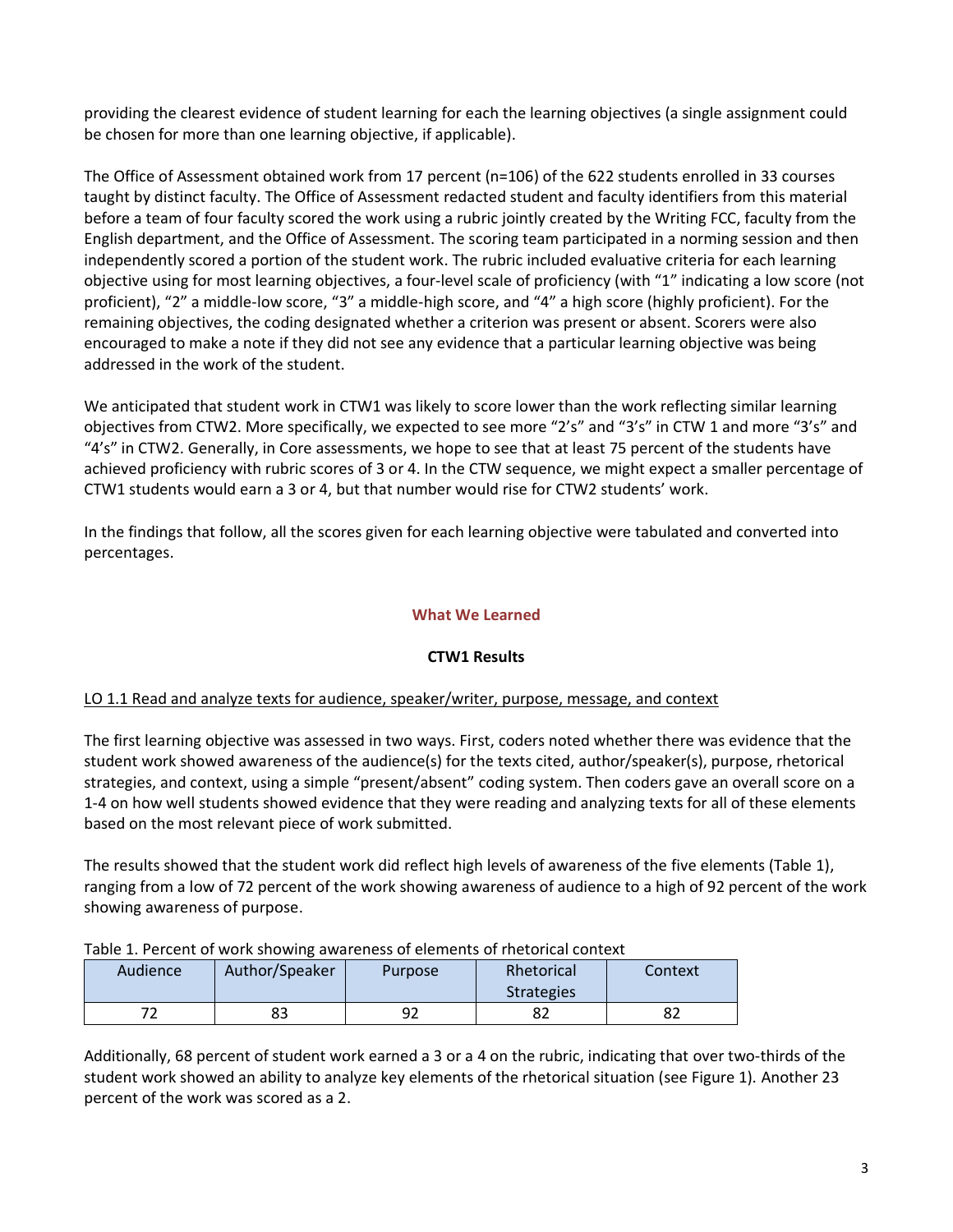

# LO 1.2 Compose rhetorically effective texts tailored to specific audiences and modes of presentation

A review of syllabi confirmed that students were being asked to compose rhetorically effective texts to specific audiences in more than one modality (for example, website, presentation slides, podcast). For the assessment, only work submitted in one modality was evaluated. Within this, the learning objective was scored on four distinct dimensions:

- 1. The clarity of question, problem, or motive for the text (purpose)
- 2. The development of a compelling position for the analysis, argument, or interpretation
- 3. The organization, flow of thought, transitions
- 4. Style, formatting, presentation as appropriate to audience, purpose, and occasion

The findings for the four dimensions are summarized in Figure 2. They show that students achieved stronger scores on organization (78% earning 3 or 4) and style (86% earning 3 or 4), than on clearly expressing the main idea or problem the writer is addressing (64% with a 3 or 4) or on the development of a compelling position where the central idea is adequately developed with evidence and/or analysis (58% with a 3 or 4).



Figure 2.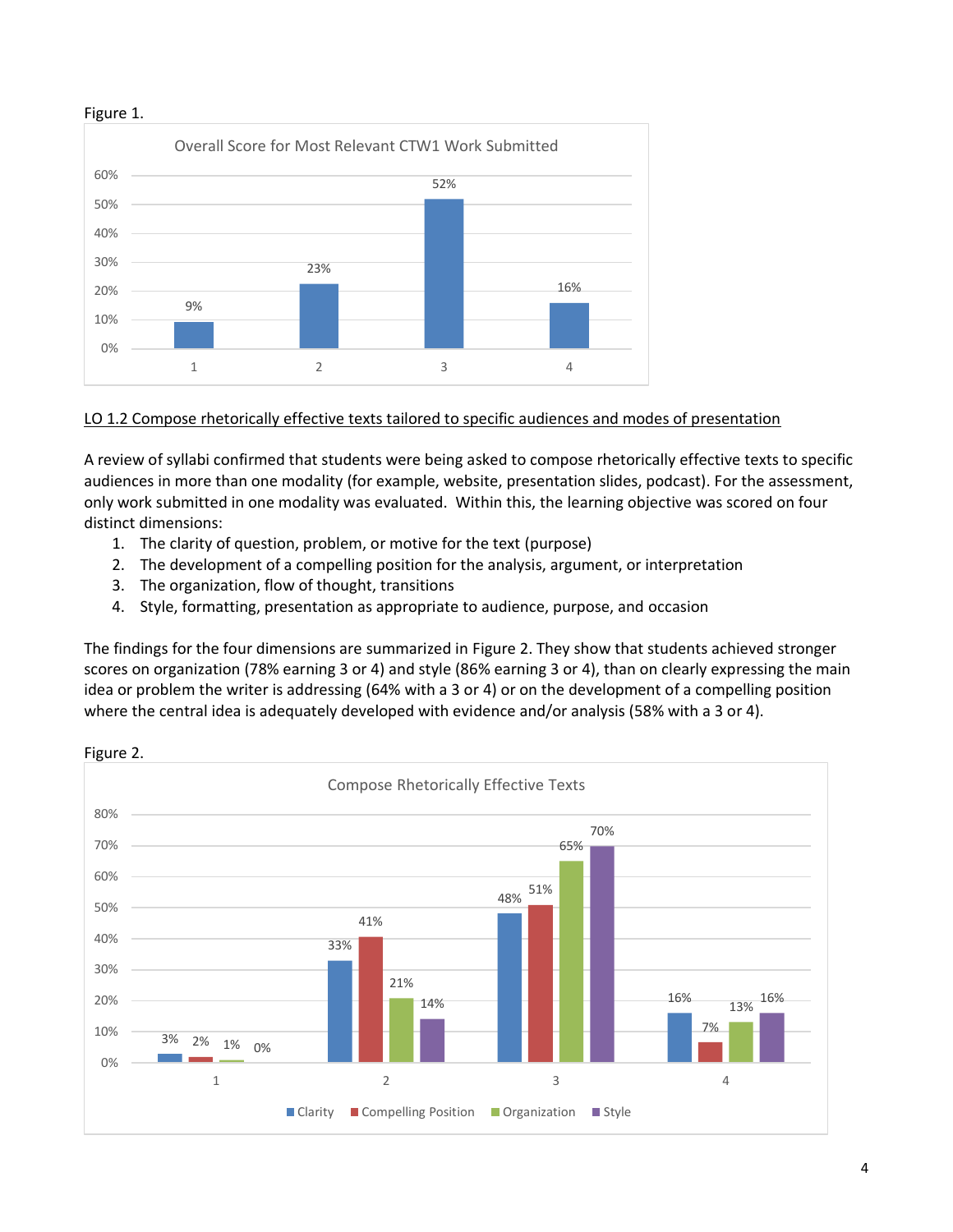# LO 1.3 Compose texts that resist overly simplistic binary thinking by engaging various perspectives about topics and/or texts

This learning objective was scored on a 1-4 scale based on the degree to which the student's writing demonstrated engagement with multiple perspectives bringing some nuance, evidence, or qualification to claims. A score of "3" indicated the student's writing demonstrated engagement with multiple perspectives which bring some nuance, evidence, or qualification to claims. Overall, 56 percent of the work earned a 3 or 4 (10% was scored as a "4"; 46% as a "3"; 41% as a "2"; and 2% as a "1".

## LO 1.4 Use writing processes as tools for learning and discovery

This learning objective was assessed by reviewing syllabi to see if these materials addressed ways in which students were engaged in writing processes for learning and discovery. For this learning objectives, scorers simply noted presence or absence of evidence of this: of the 30 syllabi submitted, all included evidence of doing this.

#### **CTW 2 Results**

The assessment results for students' work from CTW2 are summarized below.

## LO 2.1 Locate and select information that genuinely considers multiple, credible perspectives

Learning objective 2.1 was scored on two dimensions: using rhetorically appropriate sources and evidence of source quality. As can be seen in Figure 3, a high proportion (88% and 77%, respectively) of the students' work was judged to use rhetorically appropriate and reliable, authoritative and high-quality sources.



#### LO 2.2 Demonstrate an engaged, ethical approach to the use of sources, including source citation

The rubric included five dimensions related to this learning objective: substantiation of ideas; contextualization of ideas crediting research (textual) sources; distinguishing own from others' ideas, and the attribution of visual sources (if relevant). Figure 4 contains the results for the first four, and as can be seen, most students were successful in substantiating sources, crediting research sources; distinguishing own from others' idea (about 75%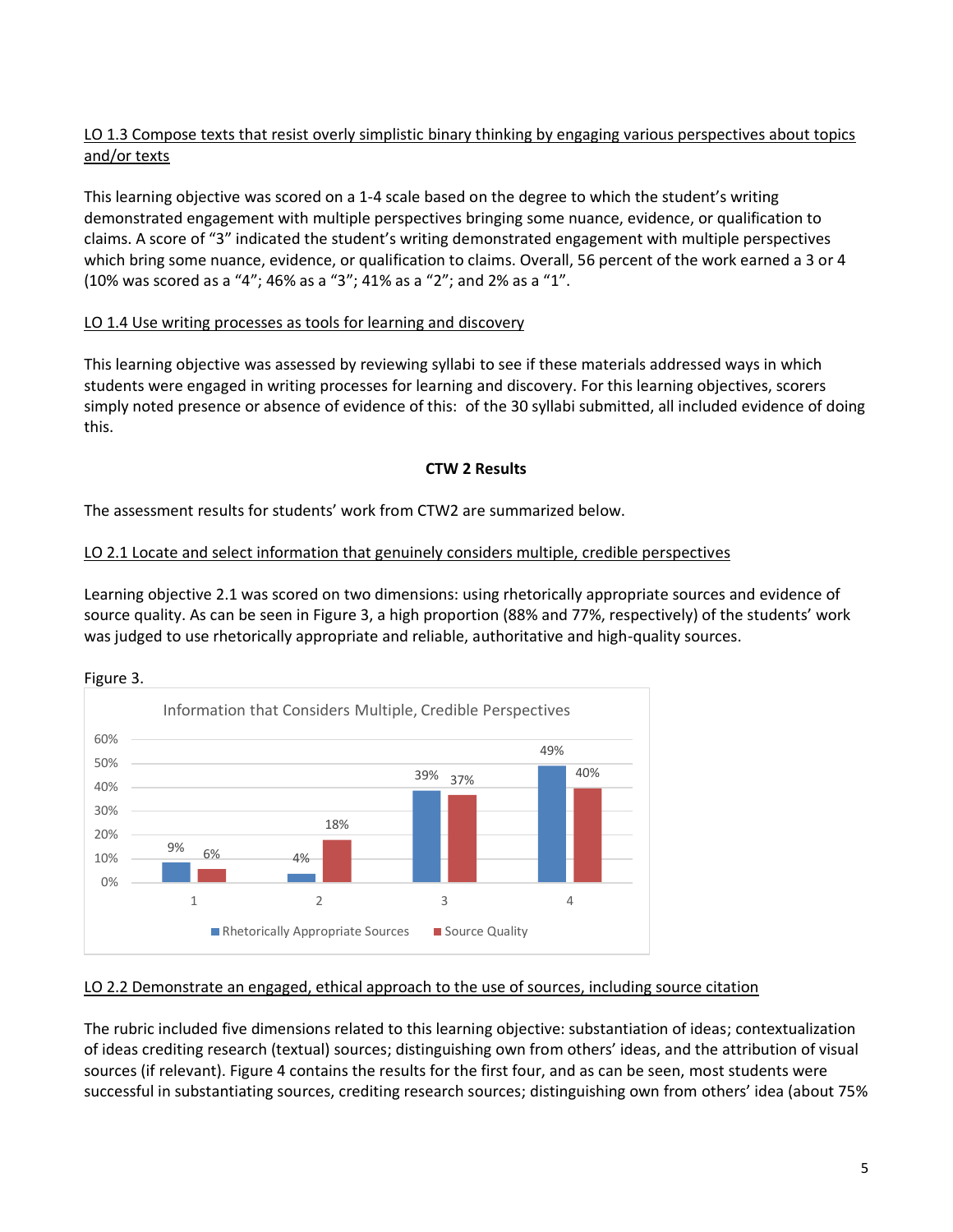or above did so). A smaller number of students used visual materials. Of the 40 students who did, half did not included attributions for the visual materials, indicating there is also room for improvement here.



Figure 4.

# LO 2.3 Compose texts that effectively integrate sources for a clear purpose, audience, and occasion in different modes of presentation

The syllabus review of LO 2.3 confirmed that students were composing texts in more than one modality, but the assessment focused on work submitted within only one modality. The evidence for learning objective 2.3 was analyzed by examining the use of sources aligned with purpose, audience, and occasion; scholarship "as conversation"; use of data (student generated or others' data, if applicable); and complexity/weighing of multiple perspectives.

As seen in Figure 5, results show strongest performance in the selection and integration of data (as applicable) (77% scored 3 or 4) and the use of sources aligned with purpose, audience, and occasion (73% scored 3 or 4). In contrast, 61 percent of work received a 3 or 4 in achieving complexity/weighing of multiple perspectives and 56% earned the same for scholarship as conversation, indicating that students are still working toward proficiency in these areas.



6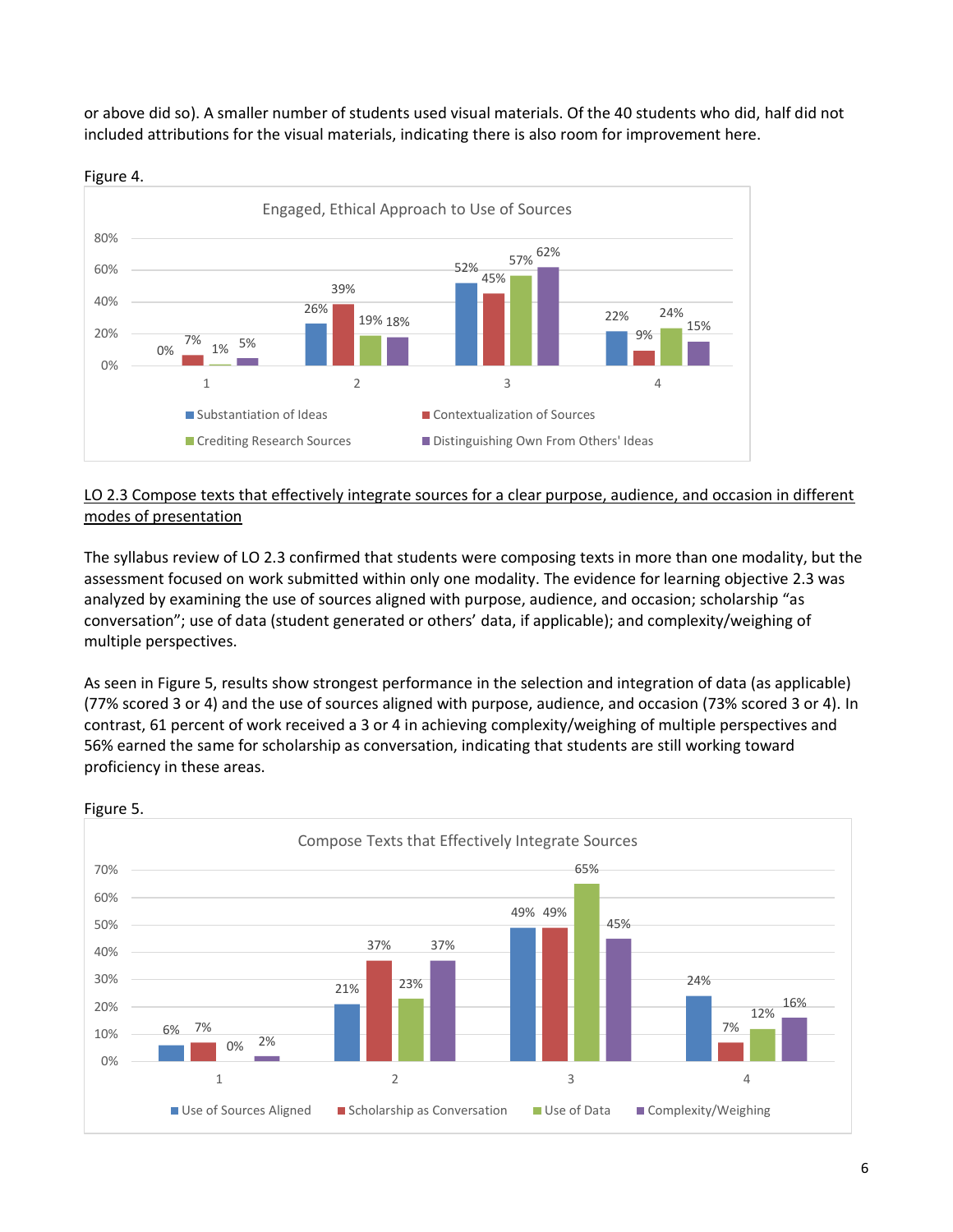#### LO 2.4: Use writing and information literacy as tools for learning and discovery

This learning objective was evaluated through an examination of syllabi. Results showed all syllabi referred to approaching writing and information literacy as tools for learning and discovery.

#### Overall assessment of CTW2 student writing

Finally, scorers provided an overall score for each student's writing based on the work that had been submitted, using a 4-point scale from lowest to highest. Nearly three-quarters of the students (73%) received scores of 3 or 4, 21% received a 2, and 6% received a 1.

Scorers then identified up to five elements (from a total of 18 elements) that had most affected their scores (see rubric). As can be seen in Table 2, coders identified many elements that were important in their ratings, but they used the codes for complexity, scholarship as conversation, and those related to source use a little more frequently than others.

|    | <b>Codes for Elements</b>                                                  | <b>Percent of cases</b> |
|----|----------------------------------------------------------------------------|-------------------------|
| 1. | Rhetorical analysis                                                        | 6.8                     |
| 2. | Issue exigence                                                             | 8.7                     |
| 3. | Analysis/argument/interpretation                                           | 30.1                    |
| 4. | Organization                                                               | 21.4                    |
|    | 5. Style                                                                   | 19.4                    |
| 6. | Complexity/Weighing multiple<br>perspectives                               | 47.6                    |
| 7. | Rhetorical use of sources (aligned<br>with purpose, audience,<br>occasion) | 27.2                    |
| 8. | Scholarship as conversation                                                | 38.8                    |
| 9. | Student-generated data                                                     | 7.8                     |
|    | 10. Rhetorically appropriate sources                                       | 28.2                    |
|    | 11. Multiple credible sources                                              | 28.2                    |
|    | 12. Counter evidence                                                       | 12.6                    |
|    | 13. Source quality                                                         | 19.4                    |
|    | 14. Substantiation of ideas                                                | 27.2                    |
|    | 15. Analysis and contextualization of<br>sources                           | 32.0                    |
|    | 16. Accuracy                                                               | 2.9                     |
|    | 17. Crediting sources                                                      | 8.7                     |
|    | 18. Distinguishing own from others'<br>ideas                               | 19.4                    |

The relationship between the mentioning of various elements as important to a scorer's evaluation and the overall score given to CTW2 work was analyzed. The analysis combined students with overall scores of 1 or 2 into one group and those with scores of 3 or 4 into another (26 students were in the lower scoring group and 77 were in higher scoring set).

As Table 2 shows, many of the codes were used in similar proportions with both low and high scorers. However, there were a few differences in emphasis given to certain characteristics. More *highly* scored work received proportionately more mentions for style (code 5) and complexity (code 6) (see Table 2). Work that was scored *lower* received proportionately more mentions for rhetorical use of sources (code 7), scholarship as conversation (code 8), rhetorically appropriate sources (code 10), multiple credible sources (code 11), and analysis and contextualization of sources (code 15). From this, it appears that the lower scoring work especially lacked a demonstrated ability to use sources effectively.

|  | Table 2. Percent of mentions of codes for writing/research elements for lower and higher scored work |
|--|------------------------------------------------------------------------------------------------------|
|  |                                                                                                      |

|      |   |    |          | $\overline{ }$ |              |          |          |    |   | 10 | $\overline{A}$<br>ᆠᅶ | ᅩ        | τp           | 14                      | IJ                        | 16 | 17<br>ᆚ | 18       |
|------|---|----|----------|----------------|--------------|----------|----------|----|---|----|----------------------|----------|--------------|-------------------------|---------------------------|----|---------|----------|
| Low  | ັ | Д  | ີ 1<br>ັ | $\sim$<br>23   |              | 35       | 35       | 62 |   | 42 | 35                   | ។ ។<br>ᅭ | $\sim$<br>25 | $\mathcal{L}$<br>$\sim$ | 46                        |    | o       | 1.<br>ᅭ  |
| High |   | 10 | 29       | ີ<br>ᅀ         | $\cap$<br>25 | よつ<br>ےر | つに<br>رے | 31 | o | 23 | 26                   | 13       | 18           | $\epsilon$              | $\sim$ $-$<br><u>. , </u> | 4  | 9       | າາ<br>LL |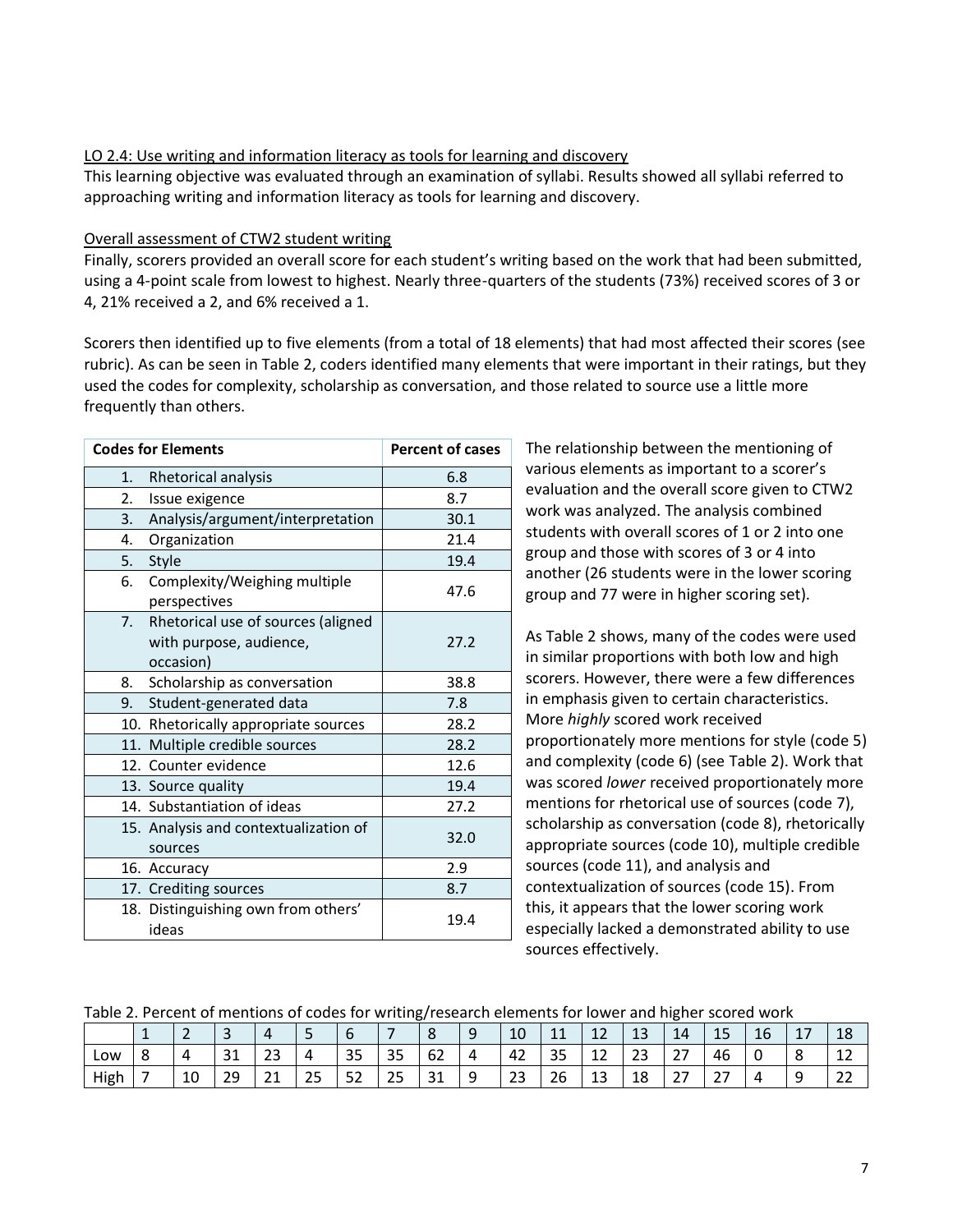#### **Conclusions**

The CTW1 assessment shows students are progressing well in meeting the Core learning objectives. Most students show an understanding of the rhetorical situation (LO 1.1). Their work shows an ability to engage with sources and to use them ethically, although there is room for improvement in contextualizing sources, and using citations appropriately when visuals are provided (LO 1.2). When their writing is examined for how well their texts resist overly simplistic binary thinking by engaging various perspectives about topics and/or texts (LO 1.3), the results show this is an area where more development is needed as just over half (56%) earn a score of proficiency. From these results, it seems reasonable to conclude that CTW1 is providing the desired foundation about the rhetorical situation and the fundamentals of source use, and that students will have the opportunity to work on the more complex skills of source contextualization and engaging multiple perspectives (where they are less strong) in CTW2.

Finally, an analysis of course syllabi show and/or assignments show that most faculty are asking students to do work in multiple modalities (LO 1.2) and that in their courses, students engage in work that reinforces writing as a form of discovery (LO 1.4).

The assessment of student work in CTW2 showed further progress in students' writing and information literacy skills. Students' work in CTW2 presents strong evidence of their ability to *locate and select* information that uses multiple, credible perspectives (LO 2.1). Students' written work demonstrates an ability to select and integrate data, and to use sources for a clear presentation of purpose, audience, and occasion (LO 2.3). However, students' work still reveals that they are developing their abilities for writing that reflects *complexity and weighing multiple perspectives*, and an *understanding of scholarship as conversation*. The CTW2 assessment points to similar areas of challenge as seen in CTW1.

Overall, student performance was quite strong in meeting the learning objectives in CTW2. Scorers judged 73 percent of student work to fall within the "proficient" range in their holistic scores. The scorers' identification of the qualities of student writing that most impacted their judgements help us understand where improvement is needed, especially for the 21 percent of students who scored in the "middle-low" region. The criteria that led scorers to give lower holistic scores for the body of students' CTW2 work provide additional support for this being a primary area of challenge. Reasons given for lower scores in the work were more likely to point to the following: rhetorical use of sources, scholarship as conversation, rhetorically appropriate sources, multiple credible sources, and analysis and contextualization of sources—elements that involve critical thinking about source use and integration of multiple perspectives in their texts.

Faculty teaching CTW1 and 2 are encouraged to discuss these results, and to consider how they might provide additional opportunities for students to practice source use and integration of multiple perspectives in their texts.

**Acknowledgments:** The Office of Assessment thanks the Writing FCC, the faculty teaching Core courses who participated in the assessment, the faculty members who participated as scorers for the student work, and our student assistants in the Office of Assessment who contribute to the many stages of the assessment process.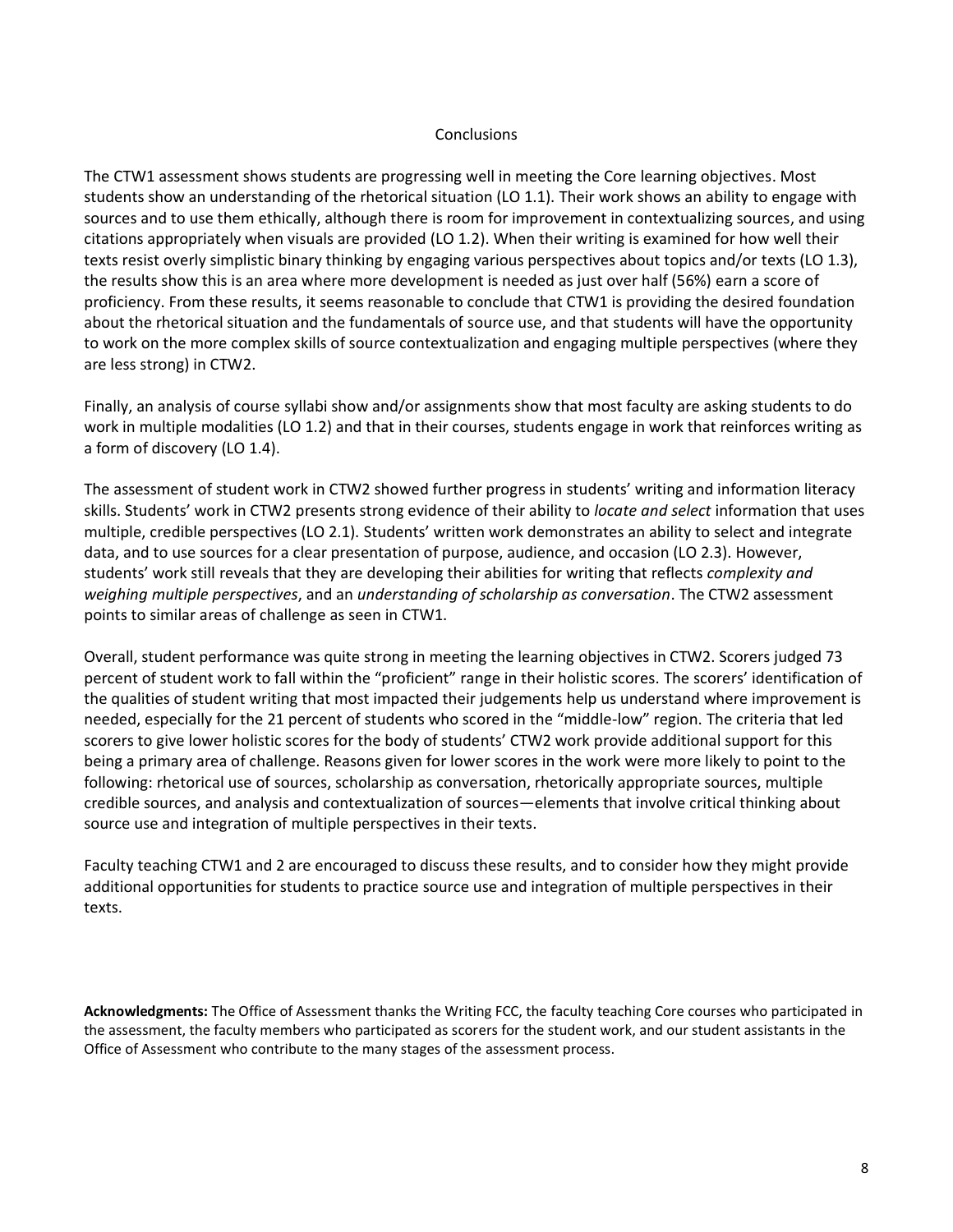| LO 1.1 – Elements (if multiple pieces of work are submitted and not all is relevant to each assignment, use the scores from the most appropriate work)            |                                                                                                                                                                                                                                                   |                                                                                                                                                                                                                                                                                                                  |                     |                                                                                                                                                                                                                                                                                                                                                                             |          |                                                                                                                                                                                                                                                                                                                                                  |                                                                                                                                                                                                |                                                                                                                                                                                                                    |              |
|-------------------------------------------------------------------------------------------------------------------------------------------------------------------|---------------------------------------------------------------------------------------------------------------------------------------------------------------------------------------------------------------------------------------------------|------------------------------------------------------------------------------------------------------------------------------------------------------------------------------------------------------------------------------------------------------------------------------------------------------------------|---------------------|-----------------------------------------------------------------------------------------------------------------------------------------------------------------------------------------------------------------------------------------------------------------------------------------------------------------------------------------------------------------------------|----------|--------------------------------------------------------------------------------------------------------------------------------------------------------------------------------------------------------------------------------------------------------------------------------------------------------------------------------------------------|------------------------------------------------------------------------------------------------------------------------------------------------------------------------------------------------|--------------------------------------------------------------------------------------------------------------------------------------------------------------------------------------------------------------------|--------------|
| <b>Read and analyze</b><br>texts for audience,<br>speaker/writer,<br>purpose, message, and<br>context                                                             | $LO$ 1.1a<br>shows awareness of<br>source texts'<br><b>AUDIENCE(S)</b><br>(e.g., To whom is the<br>author writing/speaking?<br>What values does the<br>audience hold that the<br>author or speaker<br>appeals to?)                                | $LO$ 1.1 $b$<br>shows awareness of<br>source texts'<br><b>AUTHOR(S)</b><br>/SPEAKER(S)<br>(e.g., Who is author?<br>How does he or she<br>establish ethos<br>(personal credibility)?<br>Does he/she come<br>across as<br>knowledgeable? fair?<br>Does the speaker's<br>reputation convey a<br>certain authority?) |                     | <b>LO 1.1c</b><br>shows awareness of<br>source texts'<br><b>PURPOSE</b><br>(e.g., To what end is the<br>author writing or<br>speaking? What is the<br>author's intention?)                                                                                                                                                                                                  |          | $LO$ 1.1d<br>shows awareness of<br>source texts'<br><b>RHETORICAL</b><br><b>STRATEGIES</b><br>(e.g., How does the<br>author support his or<br>her position with<br>reasons and evidence?<br>What are the principal<br>lines of reasoning or<br>kinds of arguments<br>used? How does the<br>author or speaker<br>appeal to reason? to<br>emotion? |                                                                                                                                                                                                | $LO$ 1.1e<br>shows awareness of<br>source texts'<br><b>CONTEXT</b><br>(e.g., How do allusions,<br>historical or cultural<br>references, or kinds of<br>words used place this in<br>a certain time and<br>location? |              |
| Identify if each element<br>is present $(0 = no, 1 =$<br>yes)                                                                                                     |                                                                                                                                                                                                                                                   |                                                                                                                                                                                                                                                                                                                  |                     |                                                                                                                                                                                                                                                                                                                                                                             |          |                                                                                                                                                                                                                                                                                                                                                  |                                                                                                                                                                                                |                                                                                                                                                                                                                    |              |
| LO 1.1-O - Overall Score for most relevant CTW1 work submitted                                                                                                    |                                                                                                                                                                                                                                                   |                                                                                                                                                                                                                                                                                                                  |                     |                                                                                                                                                                                                                                                                                                                                                                             |          |                                                                                                                                                                                                                                                                                                                                                  |                                                                                                                                                                                                |                                                                                                                                                                                                                    |              |
|                                                                                                                                                                   | Highest -4                                                                                                                                                                                                                                        | Middle high-3                                                                                                                                                                                                                                                                                                    | <b>Middle low-2</b> |                                                                                                                                                                                                                                                                                                                                                                             | Lowest-1 |                                                                                                                                                                                                                                                                                                                                                  | present                                                                                                                                                                                        | Not applicable/Not                                                                                                                                                                                                 | <b>Score</b> |
| LO <sub>1.1</sub> Overall<br><b>RHETORICAL</b><br><b>ANALYSIS: Read and</b><br>analyze texts for<br>audience,<br>speaker/writer, purpose,<br>message, and context | Work provides<br>substantial evidence<br>of the ability to<br>analyze all elements<br>of the rhetorical<br>situation: intended<br>audience, source/<br>author, purpose,<br>context, and strategies<br>for message<br>construction and<br>evidence | Work provides<br>evidence to ability to<br>analyze most<br>elements of the<br>rhetorical situation:<br>identify intended<br>audience,<br>source/author,<br>purpose, context,<br>and strategies for<br>message<br>construction and<br>evidence. Writing is<br>more attentive to<br>some elements than<br>others.  |                     | Work provides some<br>evidence or ability to<br>analyze most<br>elements of the<br>rhetorical situation:<br>but analysis of<br>intended audience,<br>source/author,<br>message<br>purpose, context,<br>and strategies for<br>evidence.<br>message<br>construction and<br>evidence may be<br>inconsistently<br>intended audience or<br>some aspects are left<br>unaddressed. |          | Work provides little<br>evidence of the<br>ability to identify<br>intended audience,<br>author/source,<br>purpose, context,<br>and strategies for<br>construction and                                                                                                                                                                            | Work does not<br>provide any<br>evidence of the<br>ability to identify<br>intended audience,<br>author's purpose,<br>context, and<br>strategies for<br>message<br>construction and<br>evidence |                                                                                                                                                                                                                    |              |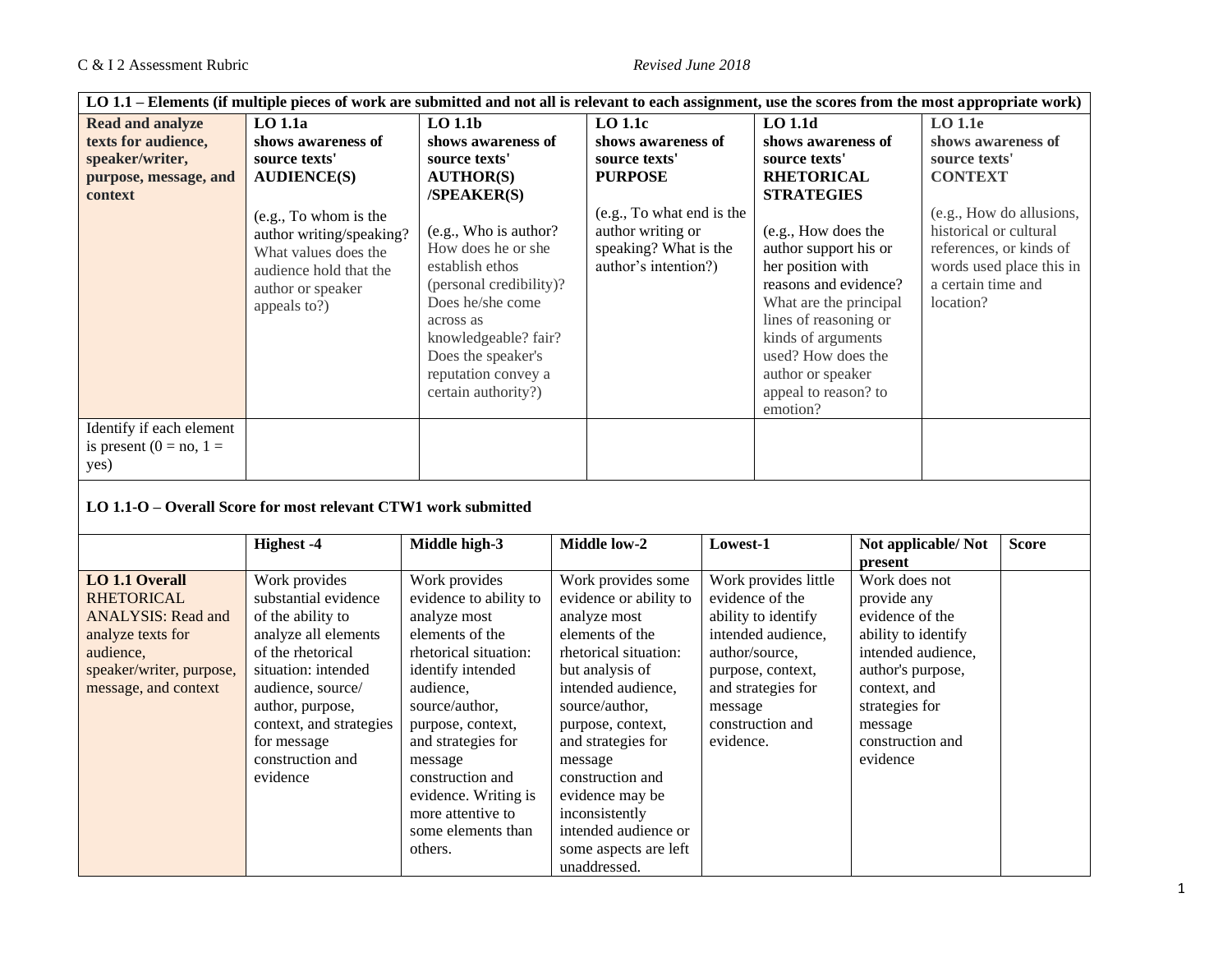| LO 1.2 • COMPOSE KHETOKICALL I EFFECTIVE TEATS: Compose fhetofically effective texts tanofed to specific audiences and modes of<br>presentations                          |                                                                                                                                                                                                                                                                                                                                                                                                                                                                         |                                                                                                                                                                                                                                                                                                                                                                                       |                                                                                                                                                                                                                                                                                                         |                                                                                                                                                                                                      |              |  |  |  |  |  |
|---------------------------------------------------------------------------------------------------------------------------------------------------------------------------|-------------------------------------------------------------------------------------------------------------------------------------------------------------------------------------------------------------------------------------------------------------------------------------------------------------------------------------------------------------------------------------------------------------------------------------------------------------------------|---------------------------------------------------------------------------------------------------------------------------------------------------------------------------------------------------------------------------------------------------------------------------------------------------------------------------------------------------------------------------------------|---------------------------------------------------------------------------------------------------------------------------------------------------------------------------------------------------------------------------------------------------------------------------------------------------------|------------------------------------------------------------------------------------------------------------------------------------------------------------------------------------------------------|--------------|--|--|--|--|--|
|                                                                                                                                                                           | Highest -4                                                                                                                                                                                                                                                                                                                                                                                                                                                              | Middle high-3                                                                                                                                                                                                                                                                                                                                                                         | Middle low-2                                                                                                                                                                                                                                                                                            | Lowest-1                                                                                                                                                                                             | <b>Score</b> |  |  |  |  |  |
| $LO$ 1.2a<br>Issue<br>question/problem/motive<br>for text/"argument"<br>(Purpose)<br>$LO$ 1.2 $b$<br>Analysis/argument/<br>interpretation create a<br>compelling position | Reader can easily understand<br>the main idea (e.g. thesis,<br>focus, research question). The<br>purpose is clear (what<br>"problem" the writer is<br>addressing and what issues<br>motivate the evidence and<br>analysis throughout).<br>Central idea is well developed<br>with an abundance of<br>evidence of critical, careful<br>thought and analysis and/or<br>insight.                                                                                            | Reader can understand the<br>main idea (e.g. thesis,<br>focus, research question).<br>The purpose is somewhat<br>clear (what "problem" the<br>writer is addressing and<br>what issues motivate the<br>evidence and analysis<br>throughout).<br>Central idea is adequately<br>developed with sufficient<br>evidence and/or analysis.<br>Evidence demonstrates<br>some insight into the | Reader can understand<br>the main idea, but the<br>purpose is not clear<br>(what "problem" is being<br>addressed, or what issues<br>motivate the writer's use<br>of evidence/analysis.)<br>Central idea is present,<br>but inadequately<br>developed or<br>substantiated by<br>evidence and/or analysis | The purpose is not clear<br>(what the focus or main<br>idea of the essay is or<br>what problem is being<br>addressed).<br>Central idea is poorly<br>developed or absent.                             |              |  |  |  |  |  |
| $LO$ 1.2 $c$<br>Organization, flow of<br>thought, transitions                                                                                                             | The text's organization is<br>clear (and appropriate for the<br>genre) and helps readers to<br>determine the writer's purpose<br>and focus. Clear transitions or<br>signposts help readers follow<br>the flow. The main<br>components of the text<br>convincingly relate to and<br>build on one another. Readers<br>do not need to reread sections<br>and are not forced to wonder<br>why certain ideas are<br>incorporated or how they<br>pertain to the text overall. | problem being explored.<br>Text's organization is<br>generally effective (and<br>appropriate for the genre),<br>and includes some<br>elements or signposts<br>which help guide readers.<br>The main components of<br>the text relate to and build<br>on one another.                                                                                                                  | Text's organization is<br>generally ineffective,<br>and includes few<br>elements or signposts<br>which help guide<br>readers. The main<br>components of the text<br>relate to one another, but<br>may not be clear on how<br>build on one another.                                                      | The text lacks a clear<br>organization (ex. a single<br>paragraph)                                                                                                                                   |              |  |  |  |  |  |
| $LO$ 1.2d<br>Style (diction,<br>tone/register, consistency),<br>formatting, presentation<br>are appropriate to<br>audience, purpose, and<br>occasion                      | Demonstrates the ability to<br>use and modify style so as to<br>make the text appropriate for<br>a given audience, purpose,<br>and/or occasion. Stylistic<br>choices are employed<br>purposefully so that the text is<br>appropriate for intended<br>readers/audience, the purpose,<br>and the occasion                                                                                                                                                                 | Text is generally effective<br>in using and modifying<br>style, and contains some<br>rhetorically appropriate or<br>purposeful stylistic<br>markers in diction, tone,<br>formatting, and<br>presentation.                                                                                                                                                                             | Text is generally<br>ineffective in using and<br>modifying style, and<br>may contain few<br>rhetorically appropriate<br>or purposeful stylistic<br>markers in diction, tone,<br>formatting, and<br>presentation.                                                                                        | Text is very ineffective<br>in using and modifying<br>style, and contains no<br>rhetorically appropriate<br>or purposeful stylistic<br>markers in diction, tone,<br>formatting, and<br>presentation. |              |  |  |  |  |  |

# **LO 1.2 - COMPOSE RHETORICALLY EFFECTIVE TEXTS: Compose rhetorically effective texts tailored to specific audiences and modes of**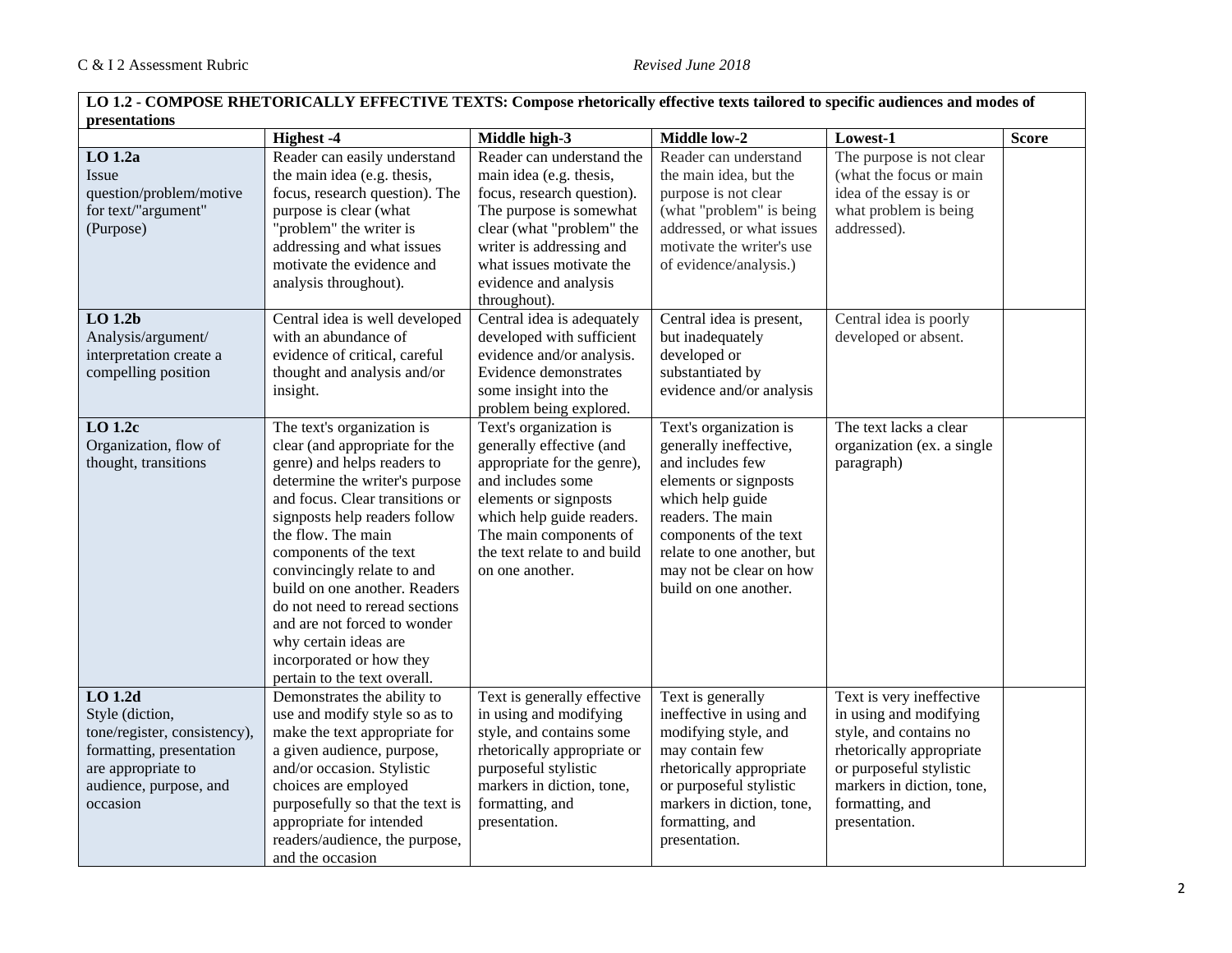| LO 1.3 - COMPOSE RHETORICALLY EFFECTIVE TEXTS: 1.3 Compose texts that resist overly simplistic binary thinking by engaging various |                             |                               |                           |                        |              |  |  |  |  |
|------------------------------------------------------------------------------------------------------------------------------------|-----------------------------|-------------------------------|---------------------------|------------------------|--------------|--|--|--|--|
| perspectives about topics and/or texts                                                                                             |                             |                               |                           |                        |              |  |  |  |  |
|                                                                                                                                    | Highest -4                  | Middle high-3                 | <b>Middle low-2</b>       | Lowest-1               | <b>Score</b> |  |  |  |  |
| $LO$ 1.3                                                                                                                           | Demonstrates an             | Writing about topics          | Writing about topics      | Writing about topics   |              |  |  |  |  |
| <b>Complexity/Weighing of</b>                                                                                                      | understanding of the        | demonstrates engagement       | demonstrates              | includes no complexity |              |  |  |  |  |
| multiple perspectives                                                                                                              | topic's complexity by       | with multiple perspectives    | inconsistent engagement   | or multiplicity in     |              |  |  |  |  |
|                                                                                                                                    | avoiding a dependency on    | which bring some nuance,      | with multiple             | perspectives.          |              |  |  |  |  |
| *Note, this can incorporate                                                                                                        | simplistic binary thinking. | evidence, or qualification to | perspectives. Although    |                        |              |  |  |  |  |
| writers' own perspectives,                                                                                                         | Various perspectives are    | claims. Writer's position has | they may include many     |                        |              |  |  |  |  |
| but this would still need to                                                                                                       | considered thoughtfully     | been shaped by consideration  | instances of support for  |                        |              |  |  |  |  |
| include nuance, evidence,                                                                                                          | and with empathy for        | of alternative views.         | their positions, the      |                        |              |  |  |  |  |
| or qualification to claims.                                                                                                        | other positions, so as to   |                               | claims about              |                        |              |  |  |  |  |
|                                                                                                                                    | show how the writer has     |                               | perspectives may lack     |                        |              |  |  |  |  |
|                                                                                                                                    | taken a position that is    |                               | nuance, qualification, or |                        |              |  |  |  |  |
|                                                                                                                                    | well-supported and has      |                               | evidence.                 |                        |              |  |  |  |  |
|                                                                                                                                    | sincerely considered        |                               |                           |                        |              |  |  |  |  |
|                                                                                                                                    | alternative views.          |                               |                           |                        |              |  |  |  |  |

Note to scorers: If the writer uses many quotes as evidence, be sure that those quotes are analyzed independently and contextually to show the writer is not just marshalling supportive evidence without consideration of nuance, qualification, or quality of evidence.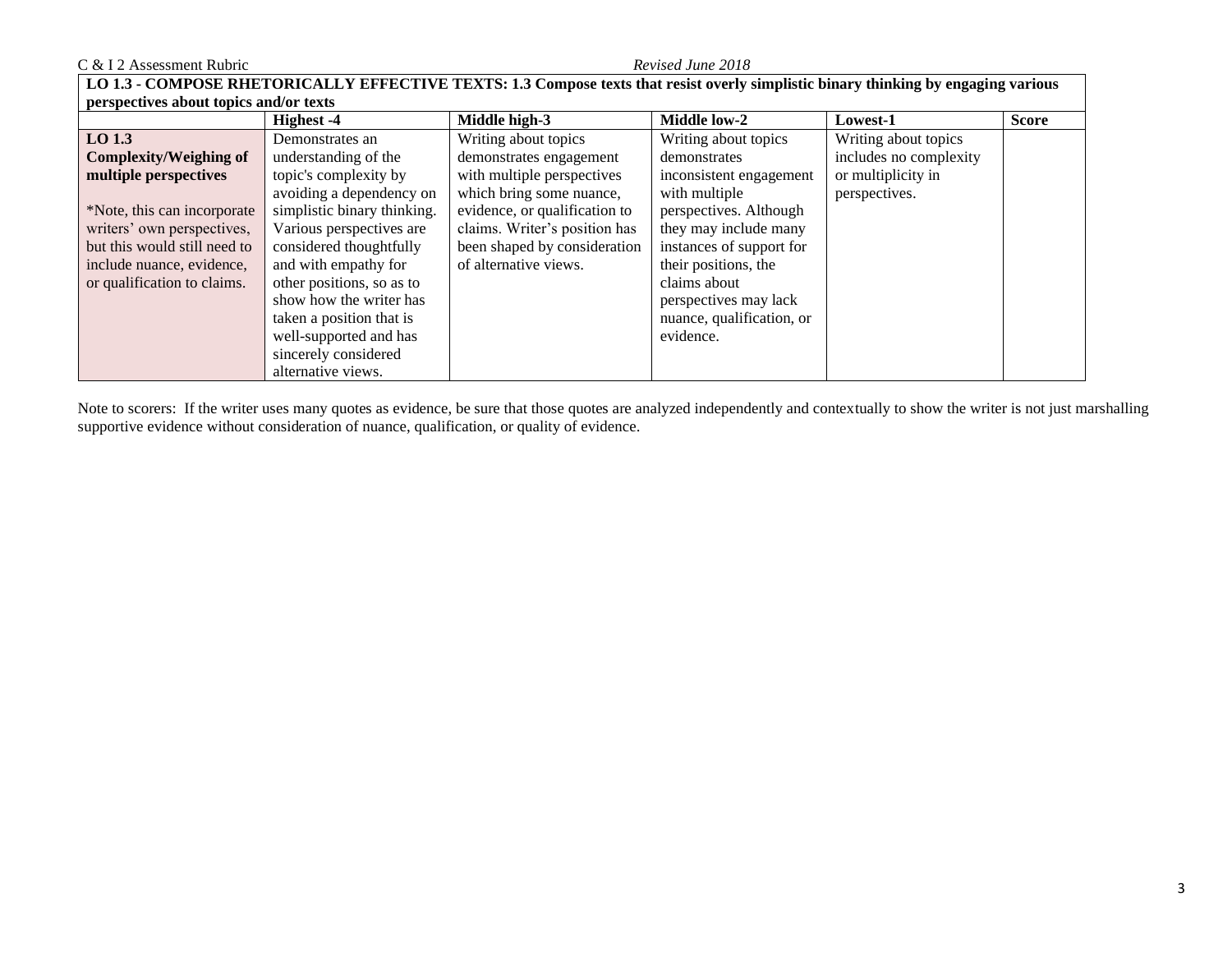| LO 2.1 - CRITICAL ANALYSIS AND ETHICAL USE OF SOURCES: Locate and select information that genuinely considers multiple, credible |                           |                              |                               |                            |              |  |  |  |
|----------------------------------------------------------------------------------------------------------------------------------|---------------------------|------------------------------|-------------------------------|----------------------------|--------------|--|--|--|
| perspectives                                                                                                                     |                           |                              |                               |                            |              |  |  |  |
|                                                                                                                                  | <b>Highest -4</b>         | Middle high-3                | Middle low-2                  | Lowest-1                   | <b>Score</b> |  |  |  |
| $LO$ 2.1a                                                                                                                        | Sources reflect genres    | Sources include genres       | Selected sources are          | Sources are absent or      |              |  |  |  |
| Rhetorically appropriate                                                                                                         | appropriate to the        | which are generally          | generally inappropriate for   | inappropriate.             |              |  |  |  |
| sources                                                                                                                          | rhetorical context.       | appropriate for the          | the rhetorical context.       |                            |              |  |  |  |
| (also relates to LO 2.3)                                                                                                         |                           | rhetorical context.          |                               |                            |              |  |  |  |
| $LO$ 2.1 $b$                                                                                                                     | Most, if not all, sources | Sources are generally        | A number of sources lack      | Sources are clearly        |              |  |  |  |
| Source quality                                                                                                                   | appear reliable,          | reliable, authoritative, and | in reliability, authority, or | lacking in reliability,    |              |  |  |  |
|                                                                                                                                  | authoritative and of      | of good or high quality.     | quality.                      | authority, or quality.     |              |  |  |  |
|                                                                                                                                  | good or high quality      |                              |                               |                            |              |  |  |  |
| LO 2.2 - CRITICAL ANALYSIS AND ETHICAL USE OF SOURCES: Demonstrate an engaged, ethical approach to the use of sources, including |                           |                              |                               |                            |              |  |  |  |
| source citation                                                                                                                  |                           |                              |                               |                            |              |  |  |  |
|                                                                                                                                  | <b>Highest -4</b>         | Middle high-3                | Middle low-2                  | Lowest-1                   | <b>Score</b> |  |  |  |
| $LO$ 2.2a                                                                                                                        | Most, if not all,         | Viewpoints and ideas are     | A number of viewpoints        | No viewpoints or main      |              |  |  |  |
| Substantiation of ideas                                                                                                          | viewpoints and main       | generally substantiated by   | or main ideas are not         | ideas are substantiated by |              |  |  |  |
| (also relates to LO 1.2)                                                                                                         | ideas are substantiated   | evidence.                    | substantiated, or the         | credible evidence.         |              |  |  |  |
|                                                                                                                                  | by credible evidence.     |                              | evidence lacks credibility.   |                            |              |  |  |  |
| $LO$ 2.2b                                                                                                                        | Consistent evidence of    | Considerable evidence of     | Provides little evidence of   | Provides no evidence of    |              |  |  |  |
| Contextualization of sources                                                                                                     | appropriate and clear     | source contextualization,    | source contextualization.     | source contextualization.  |              |  |  |  |
|                                                                                                                                  | source                    | but this may be done         |                               |                            |              |  |  |  |
|                                                                                                                                  | contextualization (e.g.,  | somewhat inconsistently      |                               |                            |              |  |  |  |
|                                                                                                                                  | referring to discipline,  | or not completely clearly.   |                               |                            |              |  |  |  |
|                                                                                                                                  | author attributes)        |                              |                               |                            |              |  |  |  |
| $LO$ 2.2 $c$                                                                                                                     | Attributes and cites all  | Attributes and cites most    | Attributes or cites some      | No sources are cited in-   |              |  |  |  |
| Crediting research (textual)                                                                                                     | sources consistent with   | sources consistent with      | sources, with little          | text or in references      |              |  |  |  |
| sources                                                                                                                          | one style manual, in-     | one style manual in text     | consistency or regularity     |                            |              |  |  |  |
|                                                                                                                                  | text and in the           | and in references            |                               |                            |              |  |  |  |
|                                                                                                                                  | references                |                              |                               |                            |              |  |  |  |
| $LO$ 2.2d                                                                                                                        | Attributes and cites all  | Attributes and cites some    | Does not attributes and       | Not applicable             |              |  |  |  |
| Crediting visual sources                                                                                                         | visual materials (e.g.,   | materials (e.g., photos,     | cites any materials (e.g.,    |                            |              |  |  |  |
|                                                                                                                                  | photos, displays,         | displays, drawings)          | photos, displays,             |                            |              |  |  |  |
|                                                                                                                                  | drawings)                 |                              | drawings)                     |                            |              |  |  |  |
| $LO$ 2.2e                                                                                                                        | Distinction between       | Distinctions between own     | Distinctions between own      | No distinction between     |              |  |  |  |
| Distinguishing own from                                                                                                          | own ideas and those of    | ideas and others' ideas are  | ideas and others' are         | own ideas and others'      |              |  |  |  |
| others' ideas                                                                                                                    | others is consistently    | generally clear, with a few  | generally unclear             | ideas                      |              |  |  |  |
|                                                                                                                                  | clear                     | possible moments that        |                               |                            |              |  |  |  |
|                                                                                                                                  |                           | lack distinction.            |                               |                            |              |  |  |  |
|                                                                                                                                  |                           |                              |                               |                            |              |  |  |  |
|                                                                                                                                  |                           |                              |                               |                            |              |  |  |  |
|                                                                                                                                  |                           |                              |                               |                            |              |  |  |  |
|                                                                                                                                  |                           |                              |                               |                            |              |  |  |  |
|                                                                                                                                  |                           |                              |                               |                            |              |  |  |  |
|                                                                                                                                  |                           |                              |                               |                            |              |  |  |  |

┑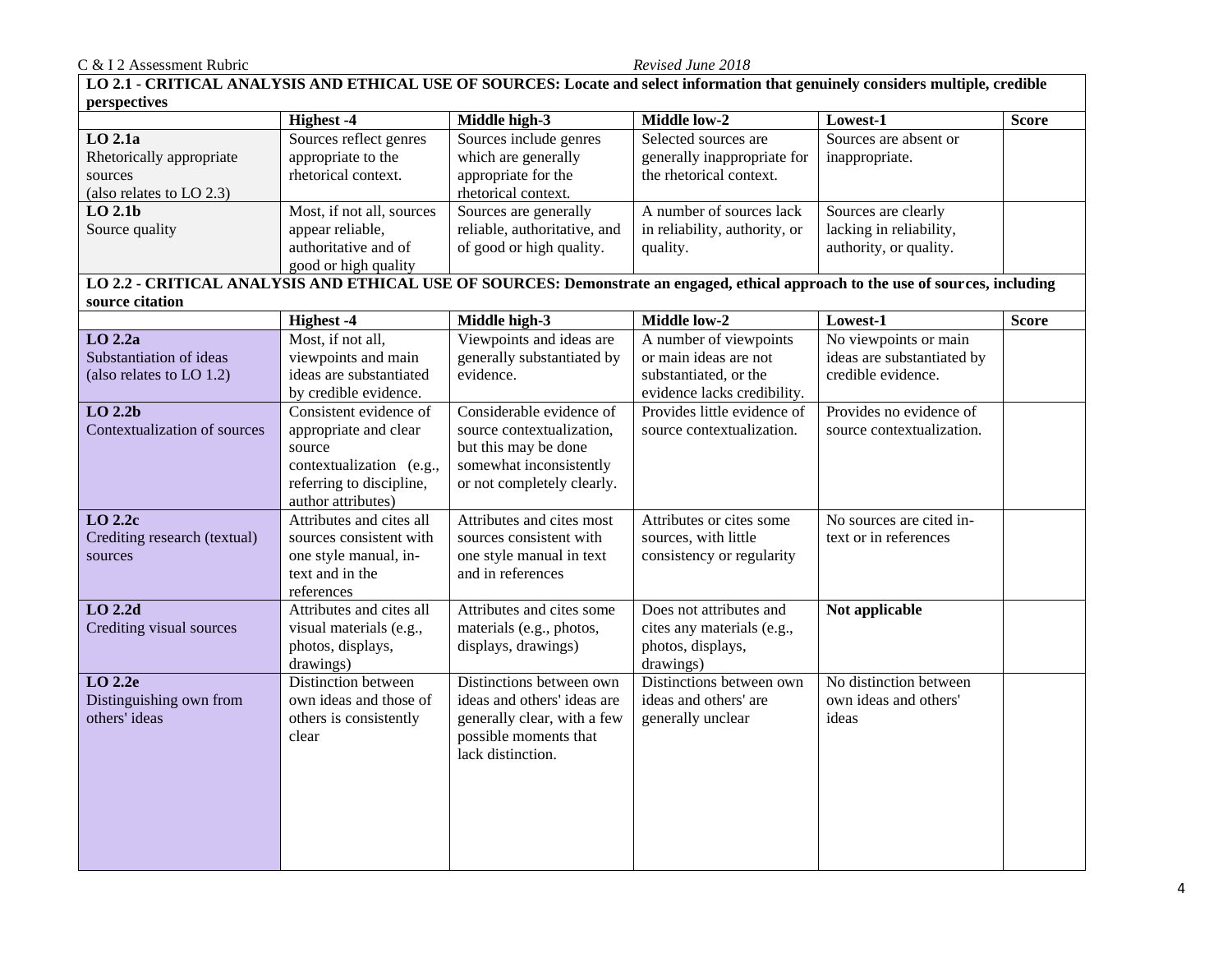| LO 2.3 - COMPOSE RHETORICALLY EFFECTIVE TEXTS: Compose texts that effectively integrate sources for a clear purpose, audience, and<br>occasion in different modes of presentation |                                                  |                             |                             |                              |              |  |  |  |
|-----------------------------------------------------------------------------------------------------------------------------------------------------------------------------------|--------------------------------------------------|-----------------------------|-----------------------------|------------------------------|--------------|--|--|--|
|                                                                                                                                                                                   | <b>Highest -4</b>                                | Middle high-3               | <b>Middle low-2</b>         | Lowest-1                     | <b>Score</b> |  |  |  |
| $LO$ 2.3a                                                                                                                                                                         | Skillful integration of                          | Includes relevant and       | Introduces sources that are | Fails to include relevant    |              |  |  |  |
| Use of sources aligned with                                                                                                                                                       | relevant, credible                               | credible sources, that help | potentially relevant and    | and/or credible sources to   |              |  |  |  |
| purpose, audience, and                                                                                                                                                            | sources to develop                               | writer develop ideas        | credible, but does not      | develop ideas appropriate    |              |  |  |  |
| occasion                                                                                                                                                                          | ideas that are                                   | appropriate for purpose,    | adequately contextualize    | for purpose, audience, and   |              |  |  |  |
|                                                                                                                                                                                   | appropriate for the                              | audience, and occasion.     | them so the reader can see  | occasion.                    |              |  |  |  |
|                                                                                                                                                                                   | text's purpose,                                  |                             | how these are appropriate   |                              |              |  |  |  |
|                                                                                                                                                                                   | audience, and occasion                           |                             | for purpose, audience, and  |                              |              |  |  |  |
|                                                                                                                                                                                   | (genre or discipline).                           |                             | occasion.                   |                              |              |  |  |  |
| $LO$ 2.3b                                                                                                                                                                         | Effective presentation                           | Sometimes presents          | Multiple sources are        | Considers sources in         |              |  |  |  |
| Scholarship as conversation                                                                                                                                                       | of sources "in                                   | sources "in conversation"   | discussed, but the          | isolation from each other.   |              |  |  |  |
|                                                                                                                                                                                   | conversation" with each                          | with each other; the        | relationship among          |                              |              |  |  |  |
|                                                                                                                                                                                   | other; the relationship                          | relationship between        | sources is generally not    |                              |              |  |  |  |
|                                                                                                                                                                                   | between sources is                               | sources is mostly, but not  | made clear. Sources are     |                              |              |  |  |  |
|                                                                                                                                                                                   | clear.                                           | always clear.               | not in dialogue with each   |                              |              |  |  |  |
|                                                                                                                                                                                   |                                                  |                             | other (although may         |                              |              |  |  |  |
|                                                                                                                                                                                   |                                                  |                             | follow some logic - like    |                              |              |  |  |  |
|                                                                                                                                                                                   |                                                  |                             | presented                   |                              |              |  |  |  |
|                                                                                                                                                                                   |                                                  |                             | chronologically).           |                              |              |  |  |  |
| $\overline{LO}$ 2.3c                                                                                                                                                              | Selects and integrates                           | Selection and integration   | Selection and integration   | Writing does not contain     |              |  |  |  |
| Use of student-generated data                                                                                                                                                     | data or exhibits that                            | of data or exhibits is      | of data or exhibits is      | data or exhibits; or,        |              |  |  |  |
| (e.g., surveys), others' data,                                                                                                                                                    | clearly support the                              | mostly effective and        | generally ineffective       | writing about data or        |              |  |  |  |
| or other relevant exhibits (if                                                                                                                                                    | development ideas                                | appropriate to the          | and/or inappropriate to the | exhibits severely limits its |              |  |  |  |
| applicable)                                                                                                                                                                       | appropriate to the                               | purpose/audience/           | purpose/audience/           | effectiveness.               |              |  |  |  |
|                                                                                                                                                                                   | purpose/audience/                                | occasion of the work.       | occasion of the work.       |                              |              |  |  |  |
|                                                                                                                                                                                   | occasion of the work.                            |                             |                             |                              |              |  |  |  |
| $LO$ 2.3d                                                                                                                                                                         | Demonstrates an                                  | Writing about topics        | Writing about topics        | Writing about topics         |              |  |  |  |
| Complexity/Weighing of                                                                                                                                                            | understanding of the                             | demonstrates engagement     | demonstrates inconsistent   | includes no complexity or    |              |  |  |  |
| multiple perspectives                                                                                                                                                             | topic's complexity by                            | with multiple perspectives  | engagement with multiple    | multiplicity in              |              |  |  |  |
|                                                                                                                                                                                   | avoiding a dependency                            | which bring some nuance,    | perspectives. Although      | perspectives.                |              |  |  |  |
| *Note, this can incorporate                                                                                                                                                       | on simplistic binary                             | evidence, or qualification  | they may include many       |                              |              |  |  |  |
| writers' own perspectives,                                                                                                                                                        | thinking. Various                                | to claims. Writer's         | instances of support for    |                              |              |  |  |  |
| but this would still need to                                                                                                                                                      | perspectives are                                 | position has been shaped    | their positions, the claims |                              |              |  |  |  |
| include nuance, evidence, or                                                                                                                                                      | considered thoughtfully                          | by consideration of         | about perspectives may      |                              |              |  |  |  |
| qualification to claims.                                                                                                                                                          | and with empathy for                             | alternative views.          | lack nuance, qualification, |                              |              |  |  |  |
|                                                                                                                                                                                   | other positions, so as to<br>show how the writer |                             | or evidence.                |                              |              |  |  |  |
|                                                                                                                                                                                   |                                                  |                             |                             |                              |              |  |  |  |
|                                                                                                                                                                                   | has taken a position that                        |                             |                             |                              |              |  |  |  |
|                                                                                                                                                                                   | is well-supported and<br>has sincerely           |                             |                             |                              |              |  |  |  |
|                                                                                                                                                                                   | considered alternative                           |                             |                             |                              |              |  |  |  |
|                                                                                                                                                                                   |                                                  |                             |                             |                              |              |  |  |  |
|                                                                                                                                                                                   | views.                                           |                             |                             |                              |              |  |  |  |

#### 5